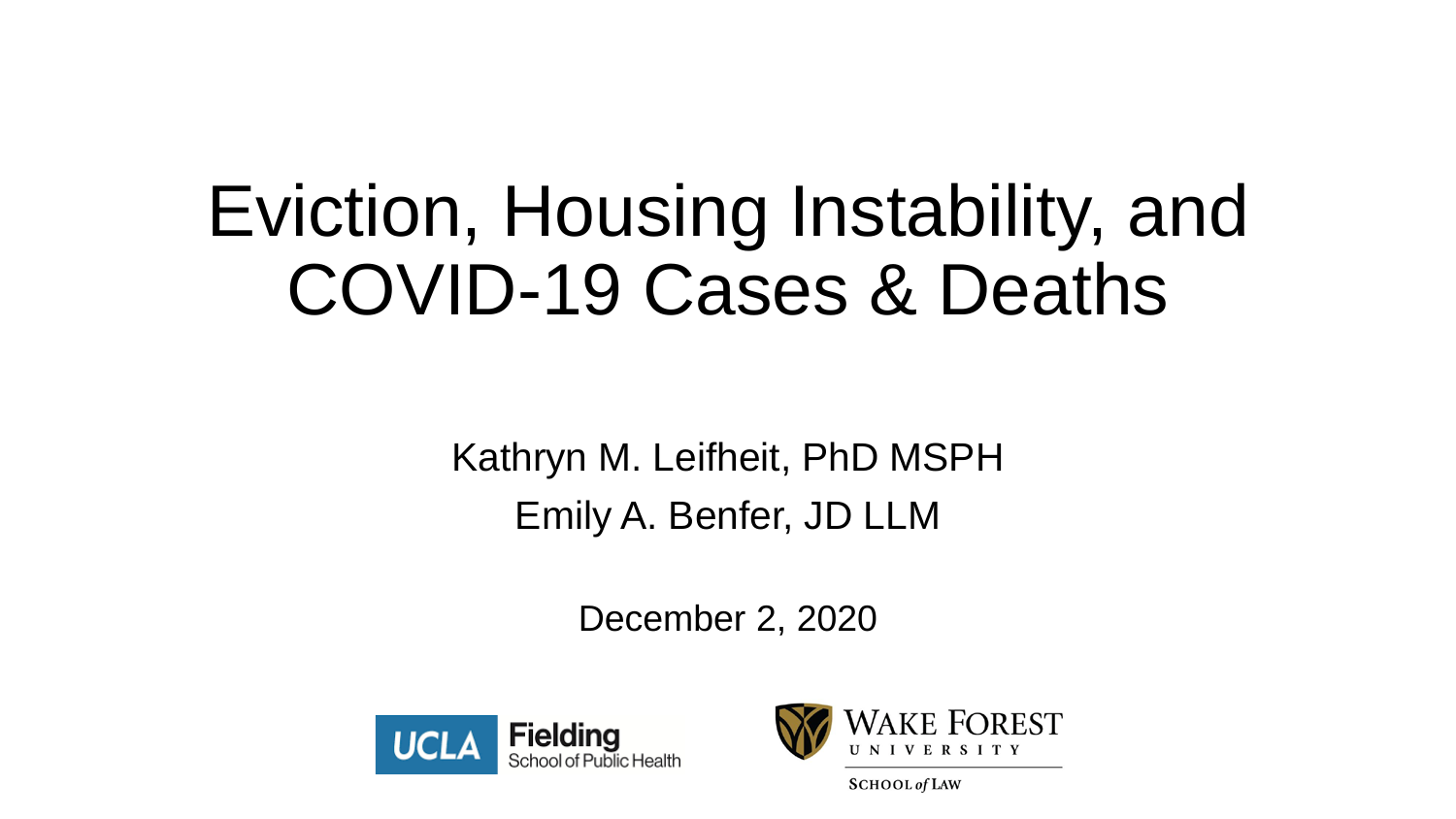### Study 1: *Expiring state eviction moratoriums and COVID-19 incidence and mortality*

- Kathryn M. Leifheit, PhD MSPH (UCLA)
- Sabriya Linton, PhD MPH (JHU)
- Julia Raifman, ScD SM (BU)
- Gabriel Schwartz, PhD (UCSF)
- Emily A. Benfer, JD LLM (WFU)
- Frederick Zimmerman, PhD (UCLA)
- Craig Pollack, MD MHS (JHU, Senior Author)

#### Disclaimer: This research has not yet been peer reviewed, so results should be viewed as preliminary.

KM Leifheit is supported by a postdoctoral fellowship from the Agency for Healthcare Research and Quality (2T32HS000046). EA Benfer's eviction moratorium research is supported by The Pew Charitable Trusts.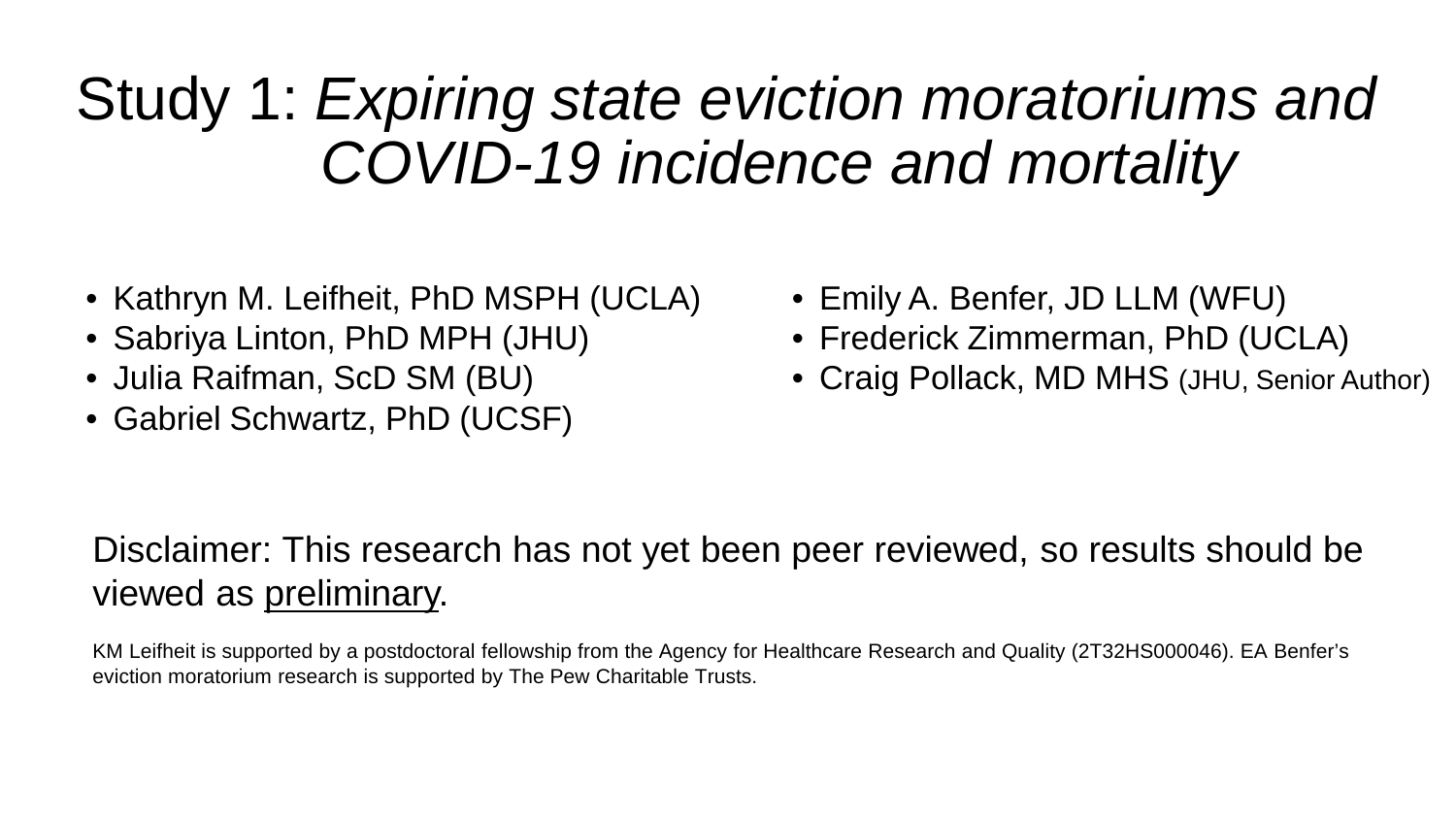Journal of Urban Health (in press 2020) Study 2: *Pandemic Housing Policy: Examining the Relationship Among Eviction, Housing Instability, Health Inequity, and COVID-19 Transmission* 

- Emily A. Benfer, JD LLM (WFU) J.L. Pottenger, Jr., JD (Yale)
- David Vlahov, PhD RN FAAN (Yale) Gregg Gonsalves, PhD (Yale)
- Marissa Y. Long, MPH (Columbia) Danya A. Keene, PhD (Yale)
- Evan Walker-Wells (Yale)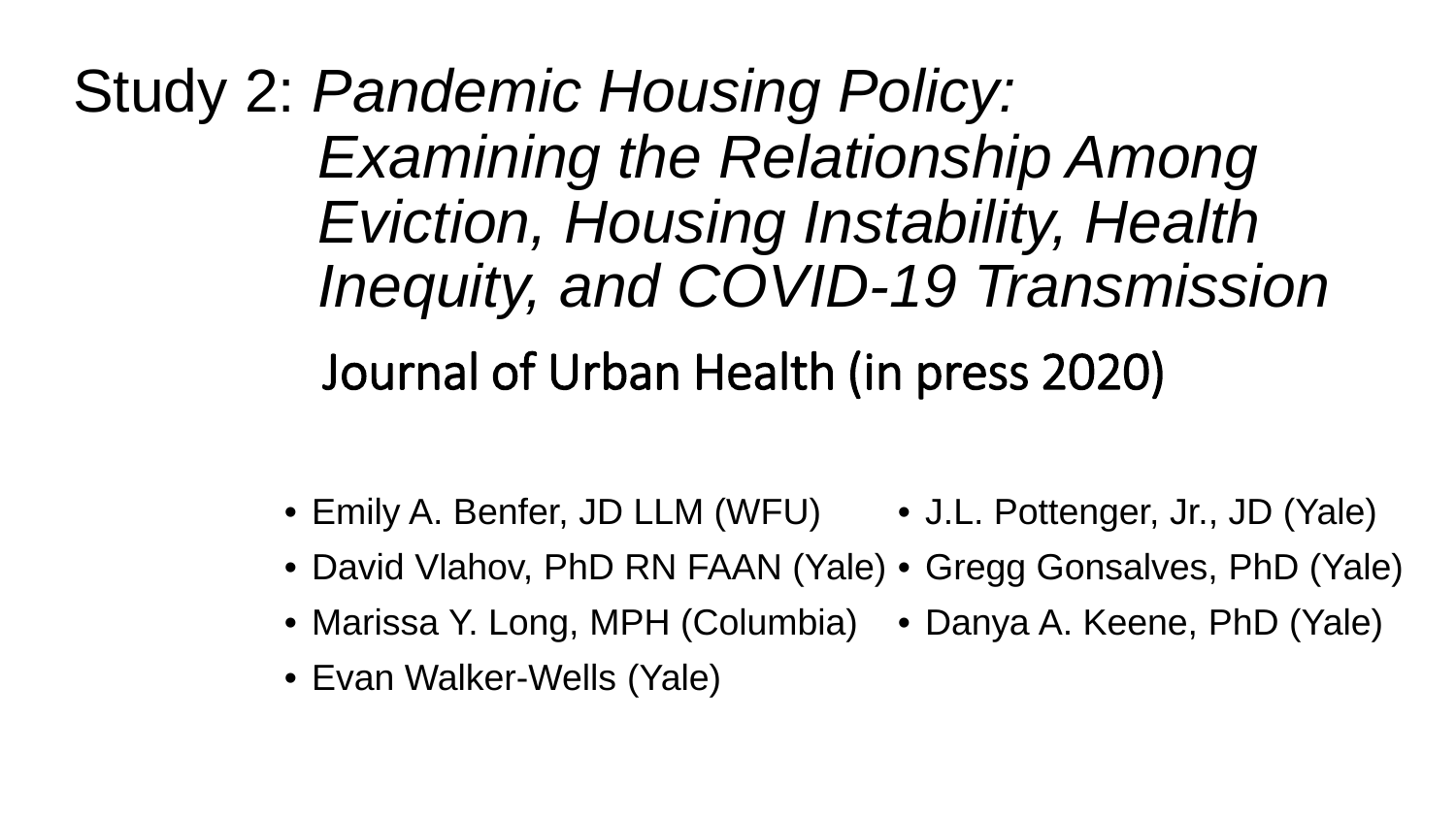# Research Objectives

Study 1: To compare COVID-19 incidence (cases per population) and mortality (deaths per population) over time, between states that lifted their eviction moratoriums vs. states that maintained their moratoriums.

Study 2: To examine the relationship among eviction, housing instability, health inequity, and COVID-19 transmission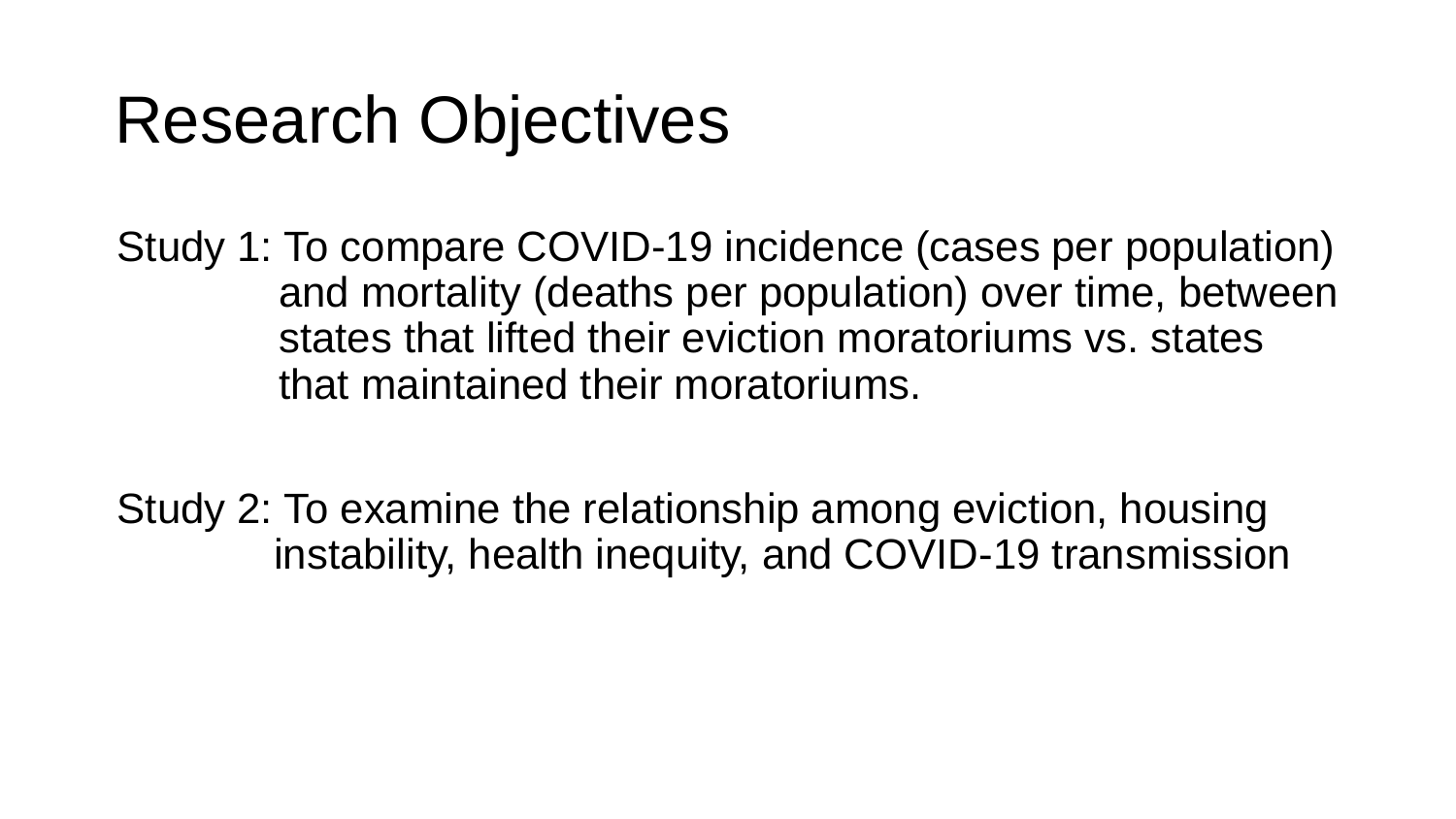### Eviction Moratoriums, March 13th –September 3rd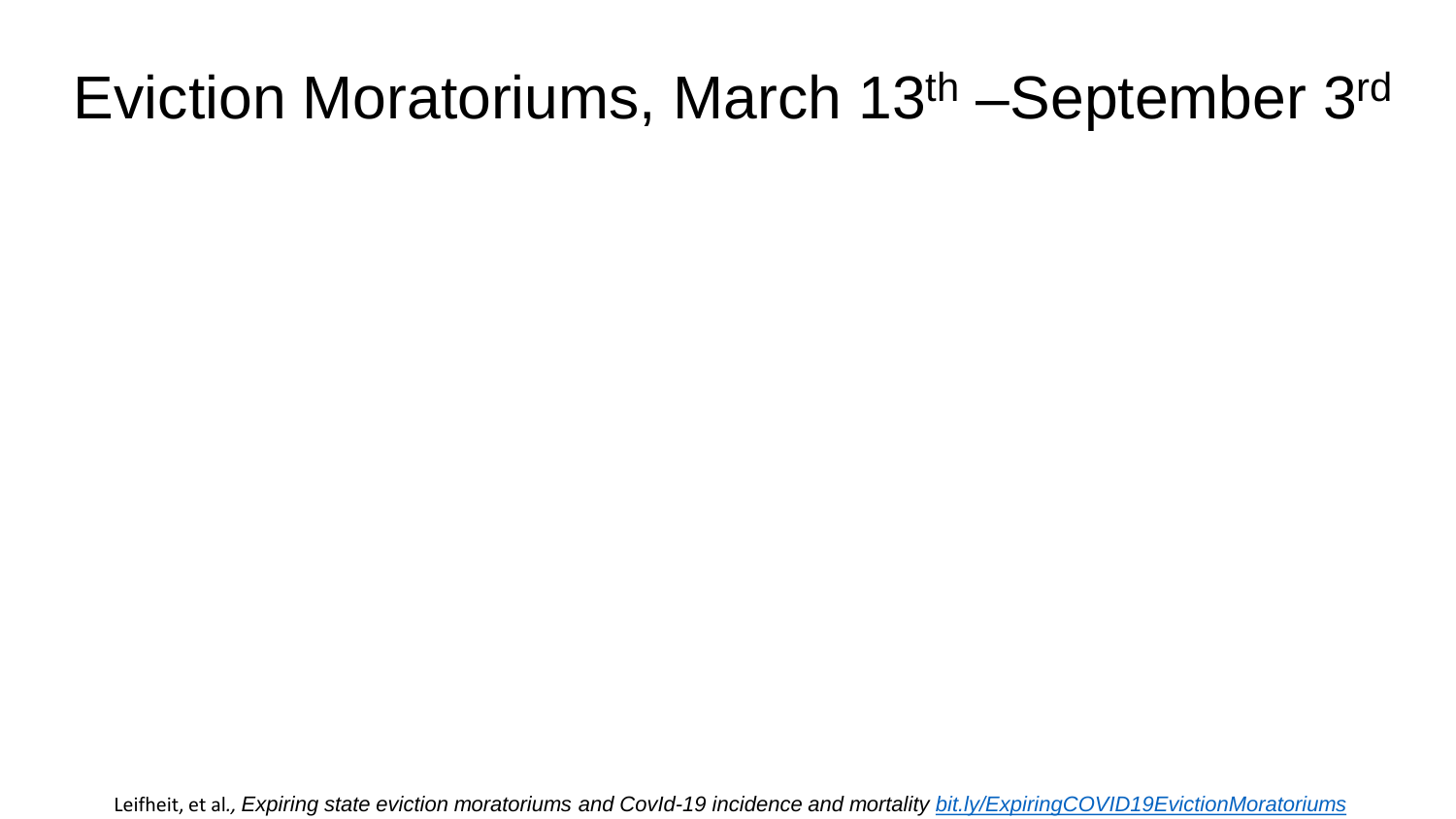#### State Level Eviction Moratorium Status Over Time

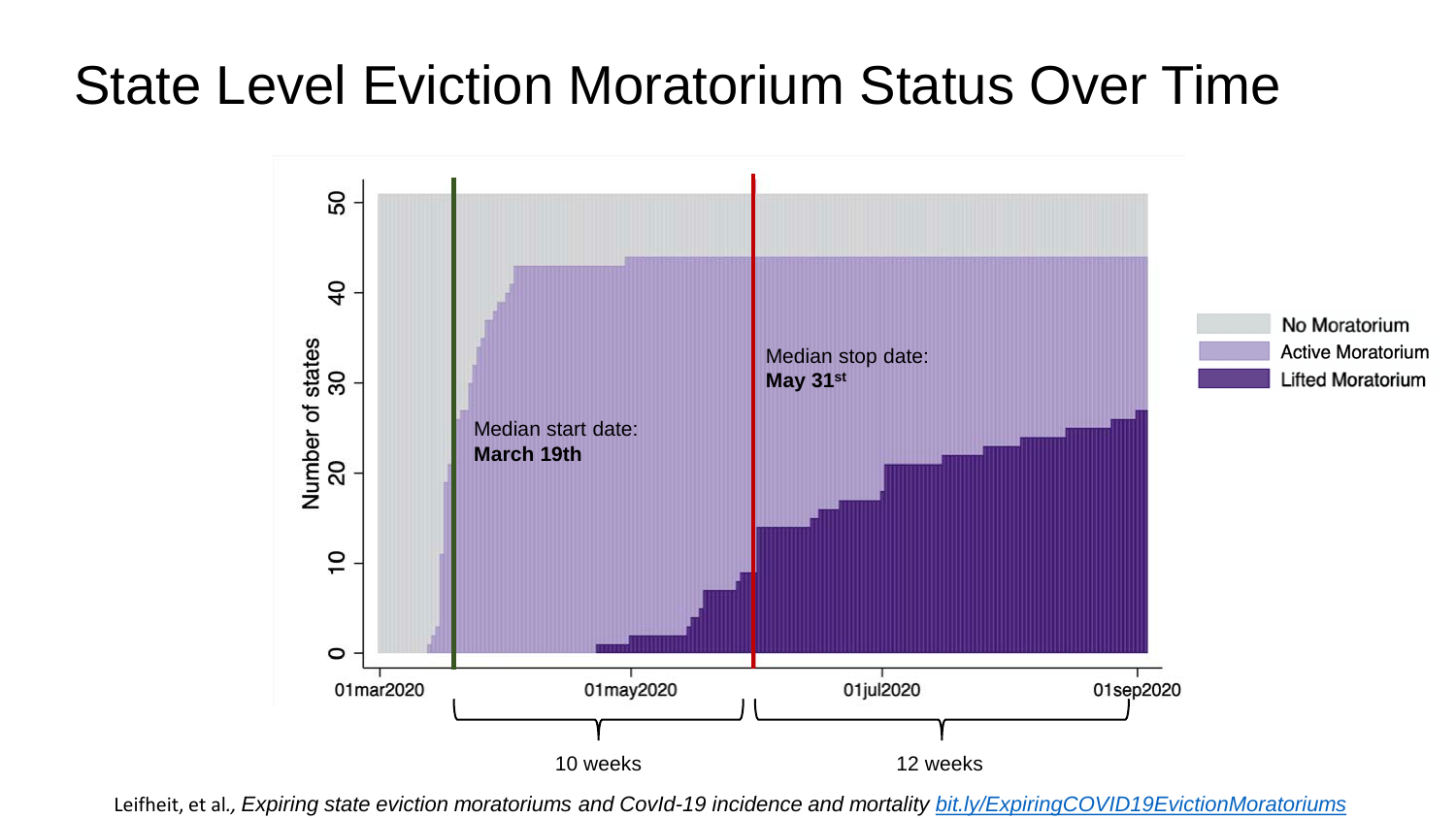### Lifting Moratoriums Increased COVID-19 Incidence.

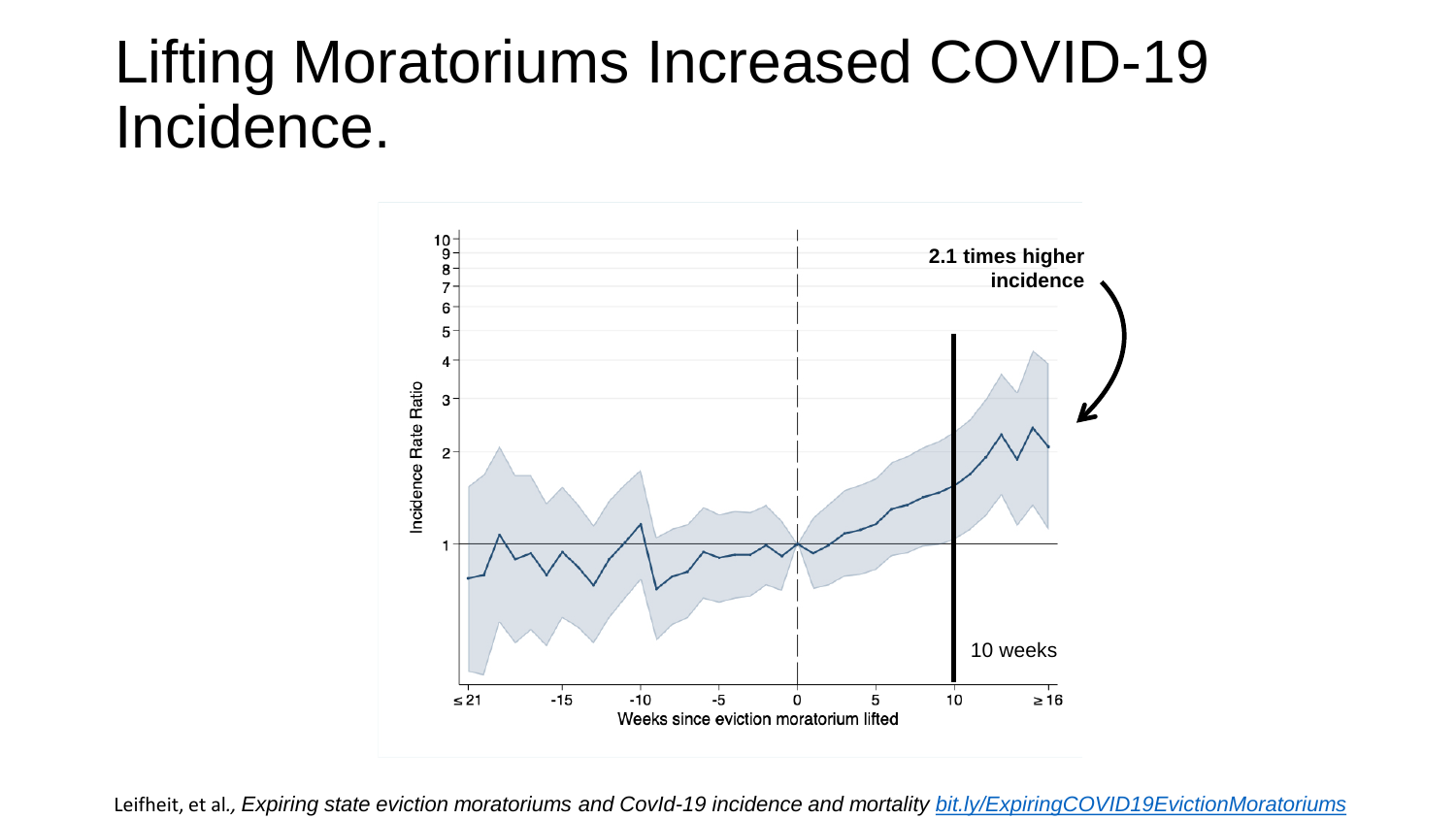# Lifting Moratoriums Increased COVID-19 **Mortality.** 5.4 times higher **1988**

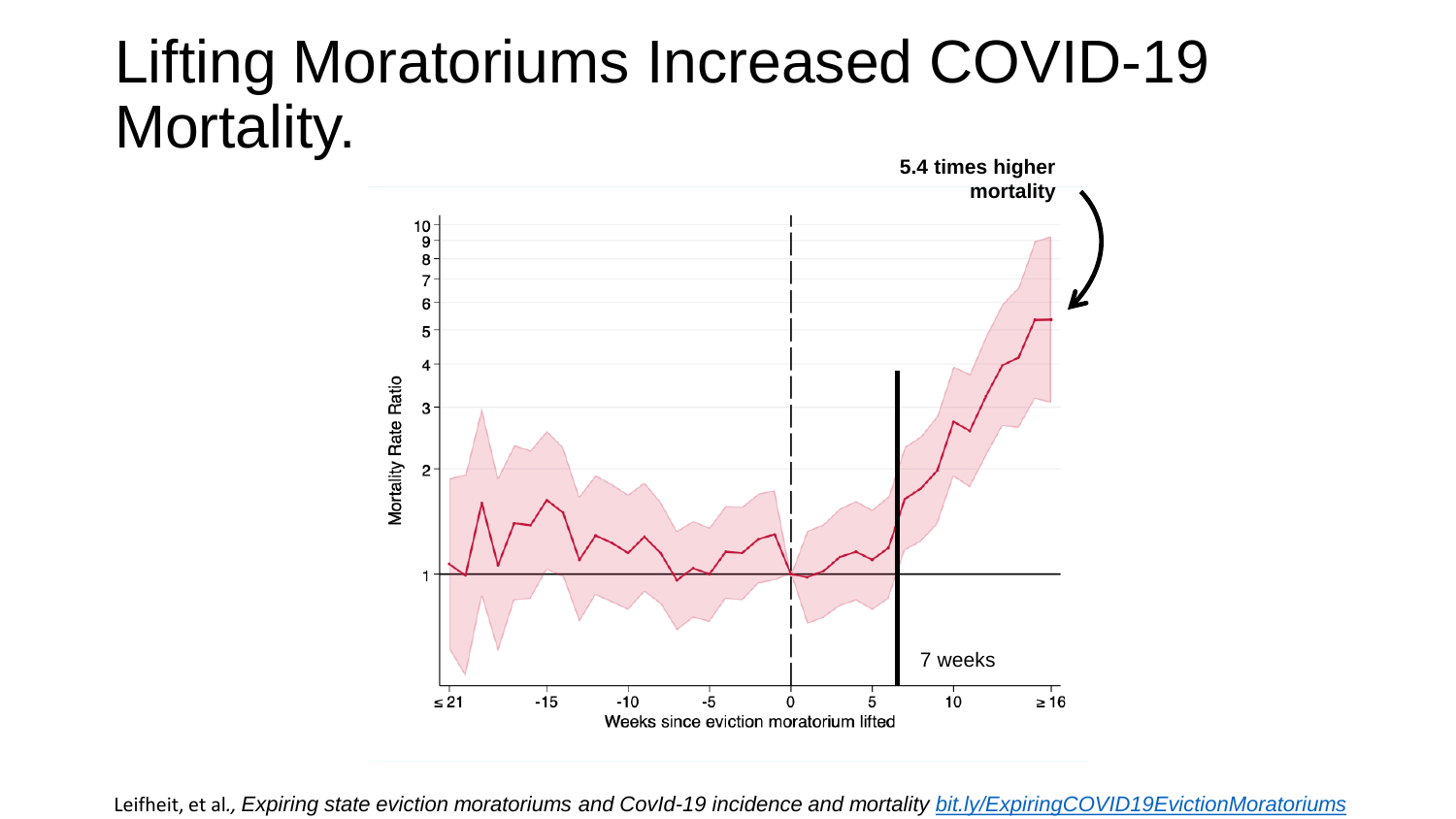#### Excess COVID-19 cases and deaths associated with lifting eviction moratoriums (national)

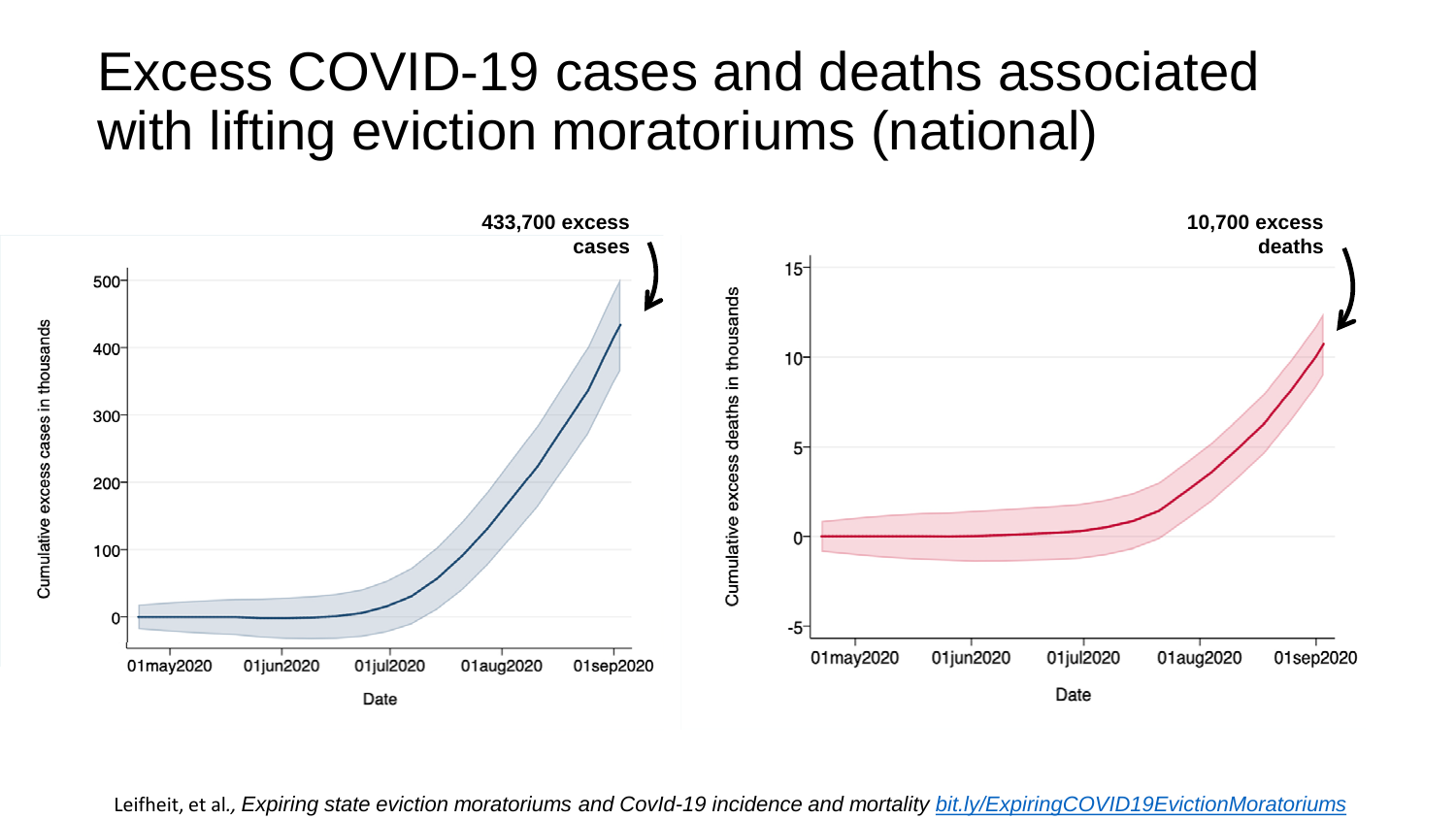#### State highlights: Excess COVID-19 cases & deaths

- Iowa lifted its moratorium May 27<sup>th</sup>
	- 19, 360 excess cases (95% confidence interval [CI] 15,370 23,350)
	- 354 excess deaths (95% CI 304 403)
- Idaho lifted its moratorium April 30<sup>th</sup>
	- 9,730 excess cases (95% CI 8,270 11,190)
	- 157 excess deaths (95% CI 142 172)
- Maryland lifted its moratorium July 25<sup>th</sup>
	- Excess cases and deaths were not statistically significant.
- Texas lifted its moratorium May 18<sup>th</sup>
	- 148,530 excess cases (95% CI 120,650 176,420)
	- 4,456 excess deaths (95% CI 4,015 4,897)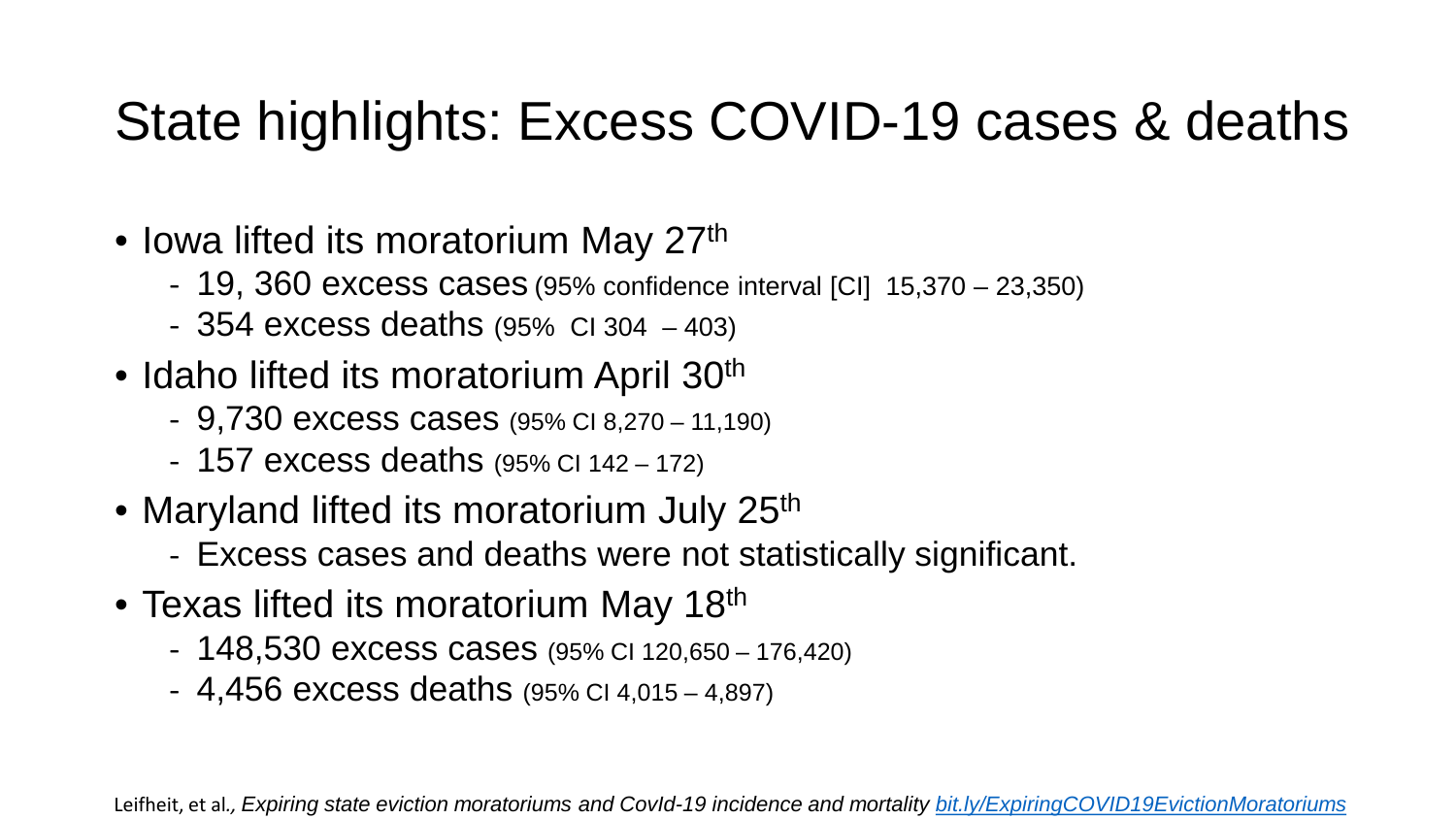### Eviction Increases the Risk of COVID-19 Acquisition and Transmission

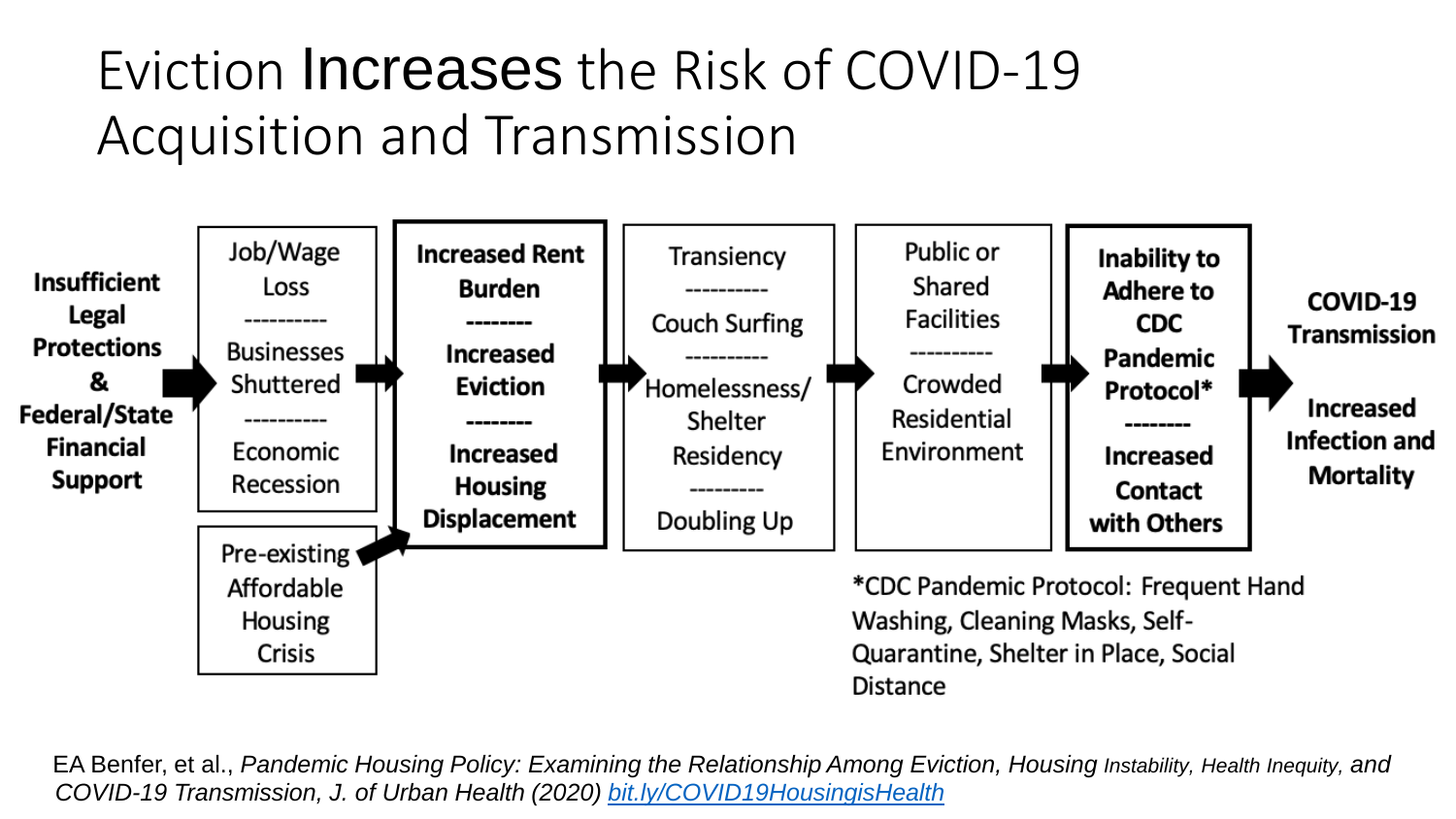#### COVID-19 Eviction Increases Health Inequity **Eviction COVID-19**

- Black households 2x as likely to be evicted
	- 80% of people facing eviction were Black in multiple cities
	- Black women evicted at highest rates
	- Single greatest predictor of eviction is the presence of a child
- People of color have 1/12 wealth of white people
- 70% of Black and Latinx adults entered pandemic without emergency funds
- Job loss affected Black (44%) and Latinx (61% workers at higher rates than whites (38%)
- Hospitalization Rates:
	- Black and Hispanic adults are 4.7 and 4.6 times more likely than whites
- Death Rates:
	- Black, Hispanic and Indigenous people are 2.3, 1.5 and 1.75 times more likely than whites.
- Black and Hispanic adults are dying at rates of white people a decade+ older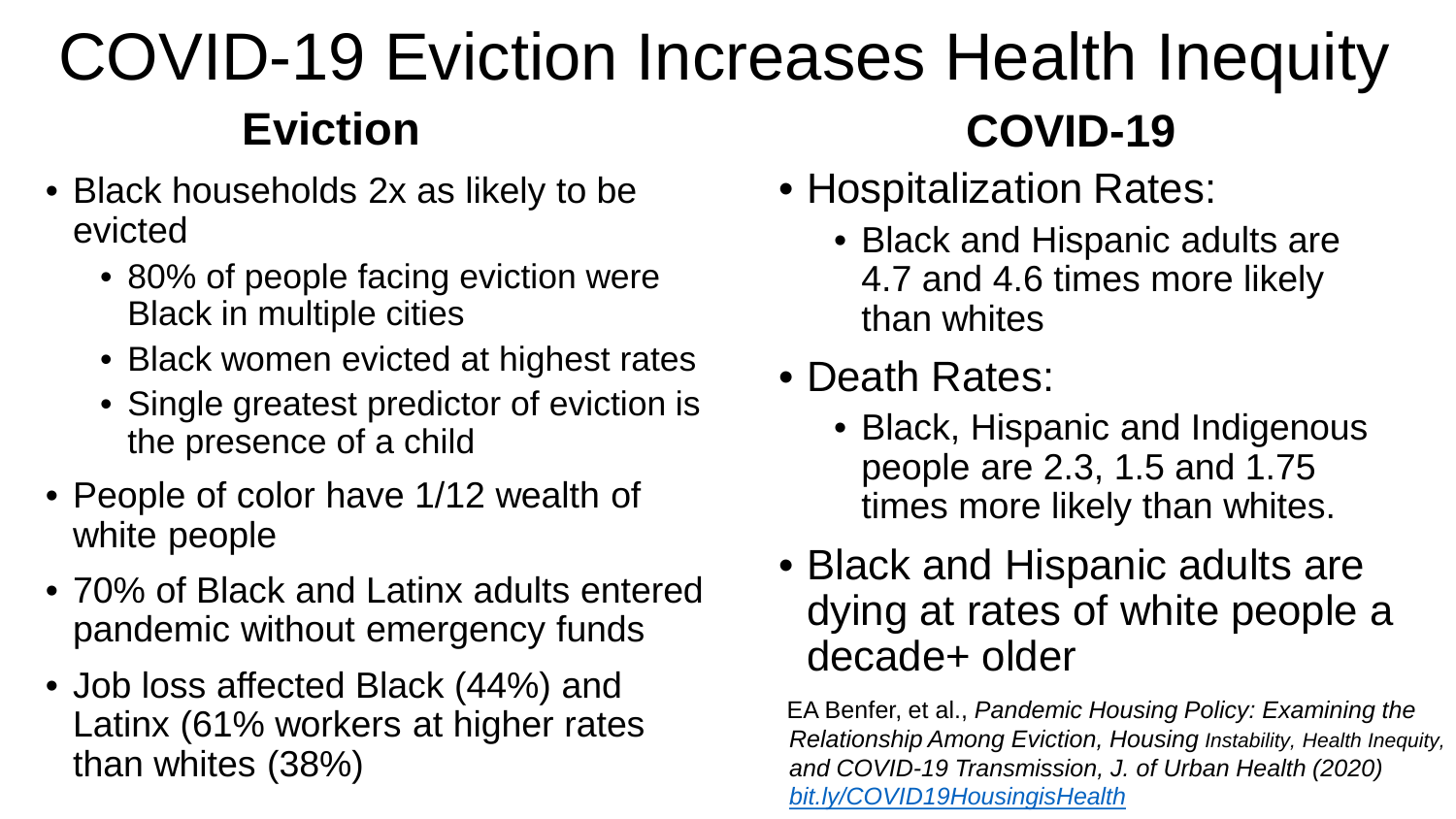### Eviction Leads to Negative Health Outcomes & Future Hardship

| <b>Physical Health</b>                                                                                                                                                                                                                           | <b>Mental Health</b>                                                                                             | <b>Associated</b><br><b>Conditions Among</b><br><b>Women</b>                                                                                                               | <b>Associated</b><br><b>Conditions Among</b><br><b>Children</b>                                                                                                                                           | <b>Exposure to</b><br>Sub-Standard<br><b>Living Conditions</b>                         |
|--------------------------------------------------------------------------------------------------------------------------------------------------------------------------------------------------------------------------------------------------|------------------------------------------------------------------------------------------------------------------|----------------------------------------------------------------------------------------------------------------------------------------------------------------------------|-----------------------------------------------------------------------------------------------------------------------------------------------------------------------------------------------------------|----------------------------------------------------------------------------------------|
| • Higher<br><b>Mortality Rate</b><br>Respiratory<br>$\bullet$<br>Conditions<br>• High Blood<br>Pressure<br>• Poor Self-Rated<br>General Health<br>• Coronary heart<br>Disease<br>• Sexually<br>Transmitted<br><b>Infections</b><br>Drug Use<br>٠ | Depression<br>• Anxiety<br>Mental Health<br>$\bullet$<br>Hospitalization<br>Exposure to<br>Violence<br>• Suicide | <b>Physical Assault</b><br>٠<br>• Sexual Assault<br>• Drug Use and<br><b>Related Harms</b><br>Pre-term<br>$\bullet$<br>Pregnancies<br><b>Future Housing</b><br>Instability | • Lead Poisoning<br>• Academic Decline<br>• Food Insecurity<br><b>Emotional Trauma</b><br>Risk of Chronic<br>$\bullet$<br>Disease in<br>Adulthood<br>Low Birthweight<br>Decreased Life<br>٠<br>Expectancy | • Lead<br>• Mold<br>• Poor Ventilation<br>• Pest Infestations<br>Crowding<br>$\bullet$ |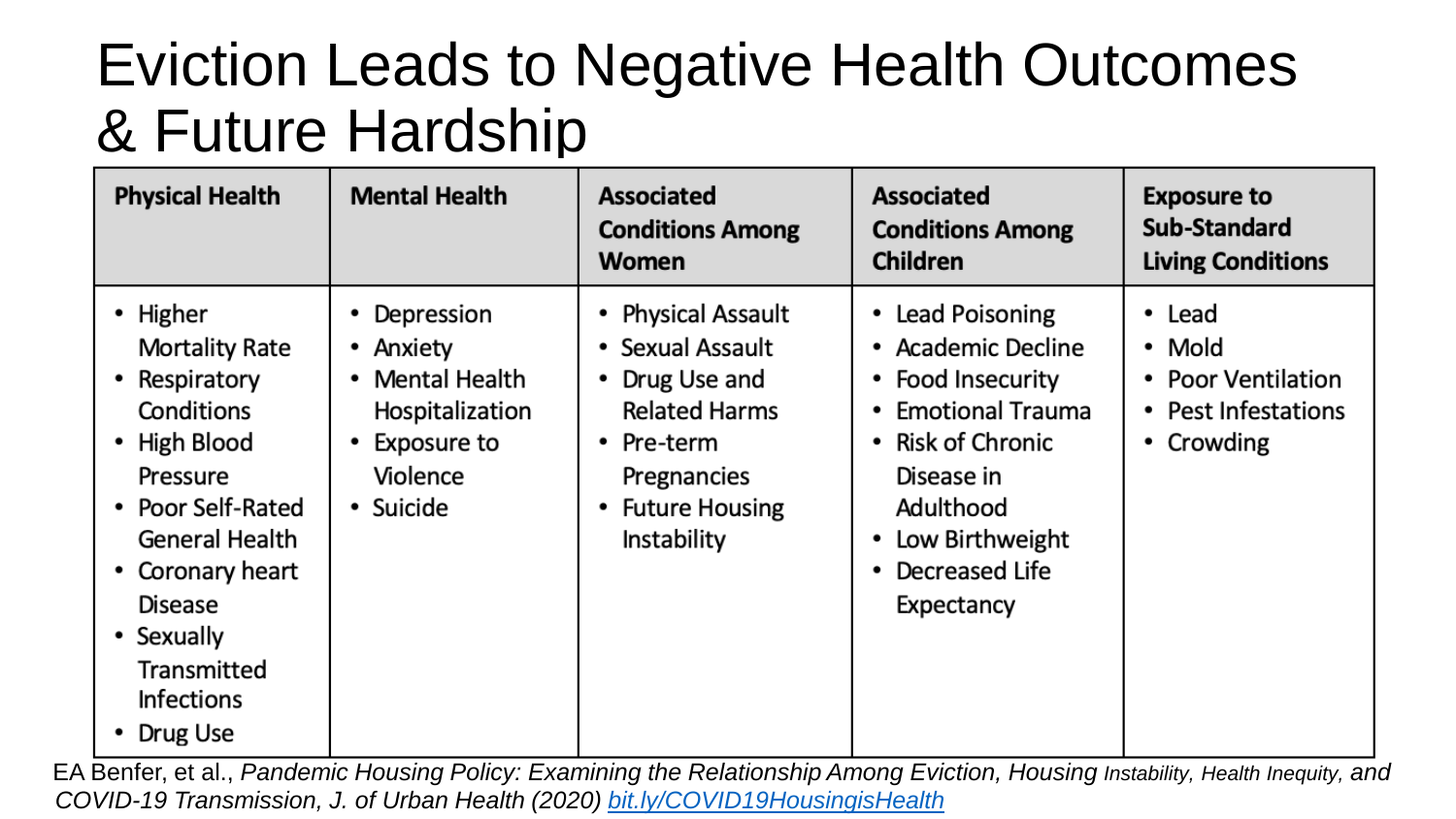## Recommendation: Eviction Prevention as a COVID-19 Mitigation & Recovery Strategy

- Robust Federal, State and/or Local Eviction Moratoriums
	- Freeze all stages of eviction, especially **initiation**
- Supportive Measures
	- **Rental Assistance**
	- Right to Counsel
	- Eviction Diversion
	- Utility Support
	- Health Care Access
- Affordable Housing